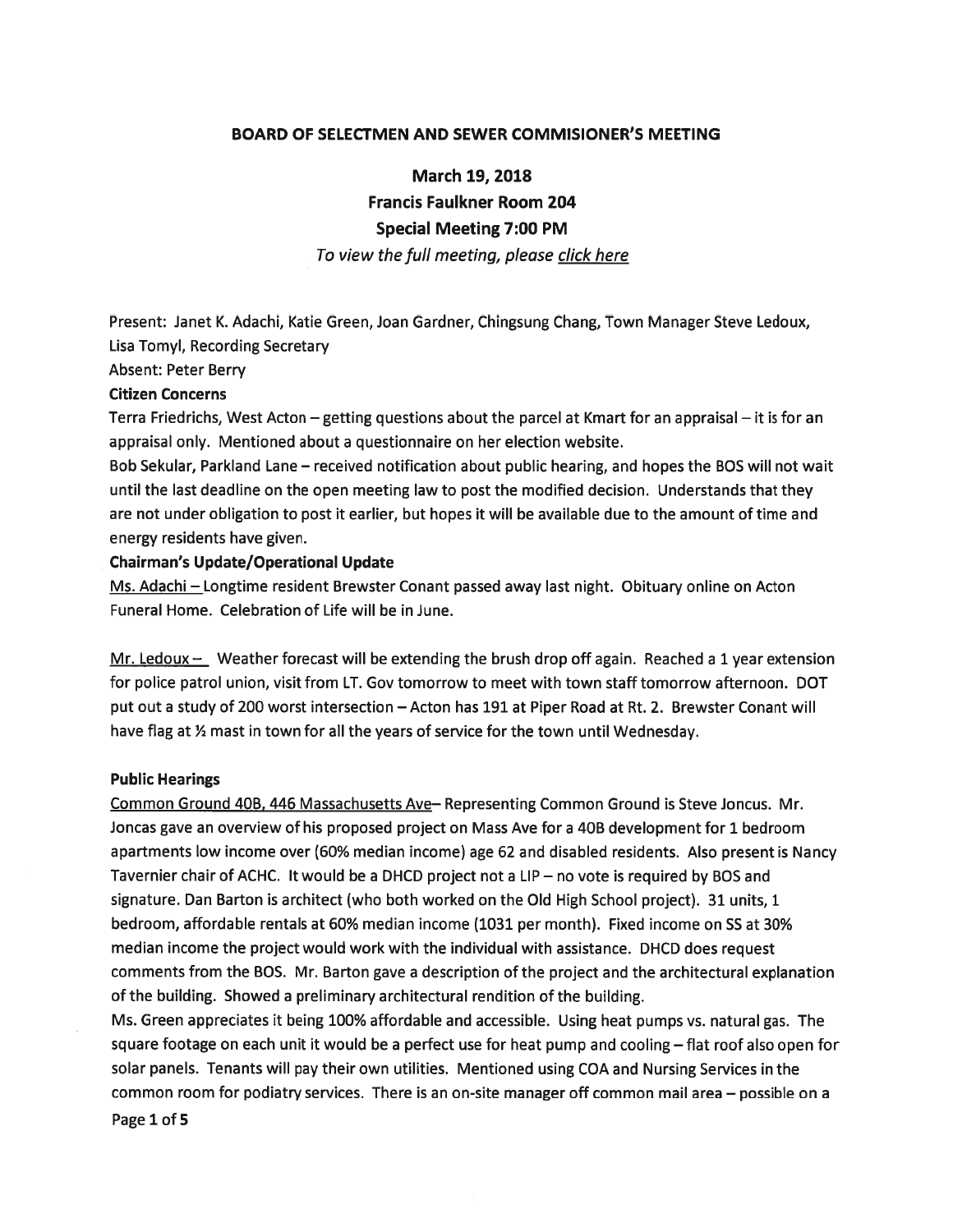part-time basis. Currently have one at the Old High School. Could be used for both properties. There will be 41-42 parking spaces.

Danny Factor, 11 Davis Road – wonderful to hear the update especially regarding the COD. Regarding the 30% or below – does that refer to SS disability or SSI and is the 62 year old requirement waived – Mr. Brem commented that if someone is legally defined as disabled it is waived.

Terra Friedrichs — suppor<sup>t</sup> concep<sup>t</sup> seem coming close to the streets — wondering if they were going to design for it to fit better with the housing in the area. Mr. Brem commented that it fits within the zoning — what people will see is the farmers porch.

Ms. Green moves to authorize the chair to submit <sup>a</sup> letter of suppor<sup>t</sup> for 446 Mass Ave application to DHCH, Ms. Gardner second, all ayes.

## Selectmen's Business

Acton Cleanup Week, April 21-29, 2018 —Jim Snyder-Grant Green Acton is working with Asian American something alliance. Brian Lee, Kate Chong, and Shelly - all students from ABRHS. Mr. Lee gave <sup>a</sup> description of the planned event. www.actoncleanup.info

Ms. Green thanks both Green Acton and AACA for joining in the event and the students getting involved in cleanup week.

Ms. Green moves to approve the town suppor<sup>t</sup> for cleanup week April 21-29, Mr. Chang second. All Ayes.

Town Manager search: Board Authorization for Negotiation of Agreement with Consultant and Development of Process/Schedule for Finalist Candidate Screening — Ms. Adachi commented about the consultant of MRI and utilizing the consultant to guide the BOS when the final list is ready to come to the BOS. Mr. Chang moves to approve Ms. Green and Ms. Adachi to work with the consultants, Ms. Gardner second. All Ayes.

Article 26, Water Supply Agreement, Great Road- Special Counsel Jeffrey Roeloffs presented the agreemen<sup>t</sup> and explained the agreemen<sup>t</sup> and where it came from and why you are seeing the agreemen<sup>t</sup> right before town meeting and that it is unfortunate but found us in this position. Gave <sup>a</sup> background regarding the modified decision last year. Explained the history regarding the remand hearing and negotiations — whether to focus on litigation or to ge<sup>t</sup> to the point if additional settlement efforts were worth it. <sup>A</sup> number of Executive Sessions have been held. The special sessions focused on the modified decision and <sup>a</sup> water supply agreement. Timing was very tight with Selectmen Chang term ending at the end of March with Town Meeting coming up. Mr. Roelofs went over the terms of the agreemen<sup>t</sup> to be sure that people understood that Acton still could exercise their rights after some time to draw from Nagog Pond, Acton Water District feels that there is no substantial evidence that they would need that at this point.

Ms. Green stressed that this is not addressing the permit for the water treatment <sup>p</sup>lant and conditions are still being discussed and in litigation. This is <sup>a</sup> separate agreemen<sup>t</sup> that needed to be addressed now and not par<sup>t</sup> of the modified decision. We don't see an eminent need to need the water right now. If in <sup>5</sup> years from now we see <sup>a</sup> need, the BOS could make that reques<sup>t</sup> and that the agreemen<sup>t</sup> could be Page 2 of 5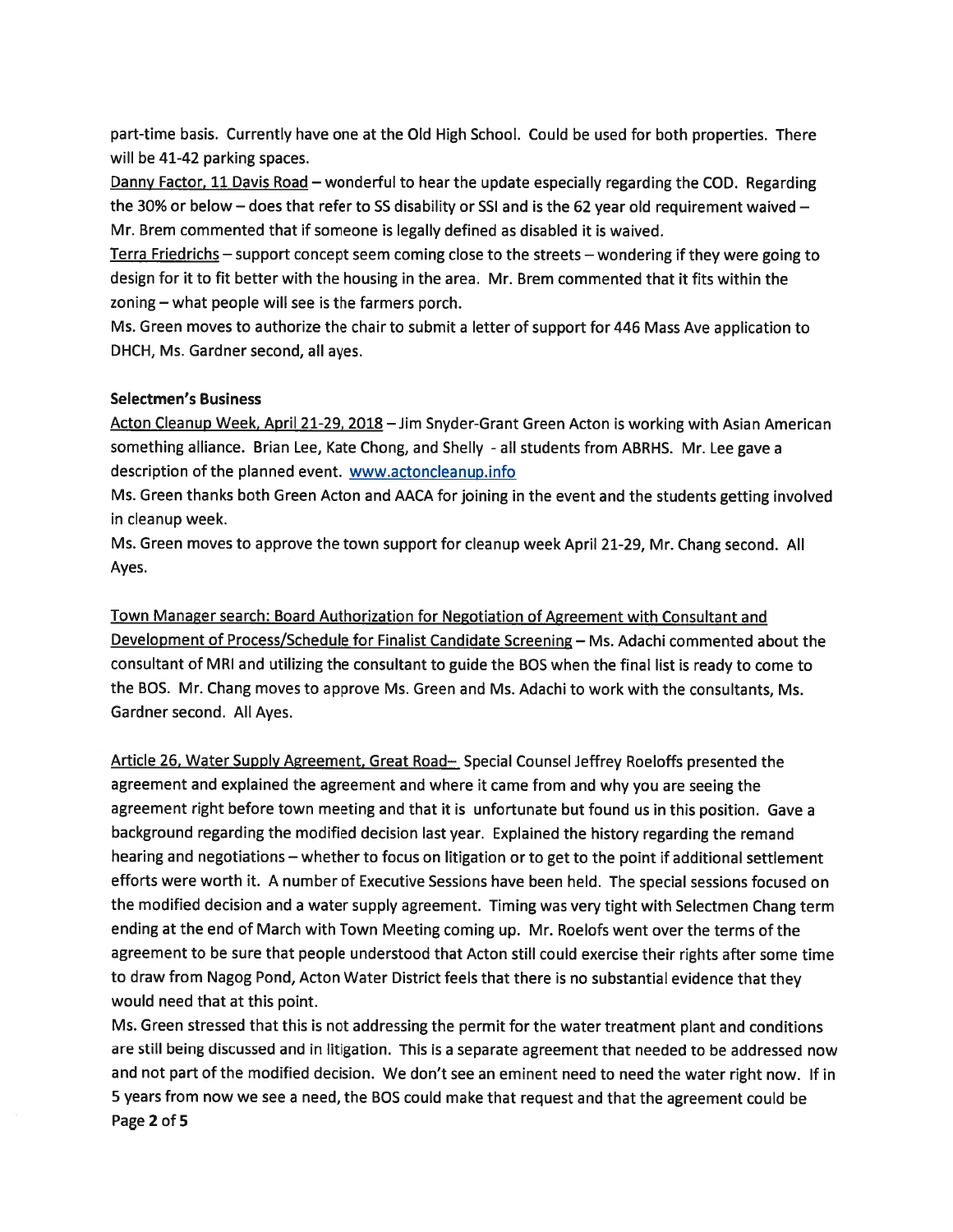nullified (as <sup>a</sup> triggering event). This puts us in <sup>a</sup> more secure situation along 2A for residents and business. For those reasons she is supporting the agreement.

Ms. Gardner questioned if Littleton wants to withdraw then this agreemen<sup>t</sup> will not work? Mr. Roelofs stated that Littleton is currently working on withdrawing from Nagog Pond, feels this would take years for approval, at the top DEP staff. If they go with <sup>a</sup> legislative change, then it could turn into <sup>a</sup> triggering event.

Mr. Chang emphasized the confined nature of the agreemen<sup>t</sup> and that it doesn't limit the BOS or the AWD regarding Nagog Pond and water supply. If this agreemen<sup>t</sup> does not go forward, we are back to where we are today (regarding water supply to 2A).

Ms. Adachi — looking out for all residents and business that rely on the water supply on rt 2A. Commissioner Len Phillips since 1992 read statement of respec<sup>t</sup> for (the late) Brewster Conant for gifting land for the Conant wells. Stated that the agreemen<sup>t</sup> does not reflect the suppor<sup>t</sup> of the Acton Water District, however does suppor<sup>t</sup> to withdrawl from Nagog if it is needed. To testify that we don't need the water for 20-25 is not exactly correct. Supports the monitoring of the withdrawal even if Concord does not. AWD does not suppor<sup>t</sup> the article. Ms. Gardner if AWD is responsible to supply water to 2A what would be the timeline and the cost. Cost would be <sup>1</sup> million per mile to install <sup>a</sup> water main according to Chris Allen. Over time it would take several years. Ms. Green questioned if they (AWD) have <sup>a</sup> <sup>p</sup>lan in <sup>p</sup>lace to build the water main if the need arises as the BOS is just trying to protect people and business along 2A. If Concord terminates then we would have to go to court to stop terminating supply until AWD has <sup>a</sup> plan for the build out.

Len Phillips, AWD Commissioner —have had conversations and have guestimated, but hopes that Concord would not pu<sup>t</sup> Acton in that position and would be <sup>a</sup> good neighbor - if an agreemen<sup>t</sup> was made it was prior to him as <sup>a</sup> Commissioner, and if discussions have been made in the pas<sup>t</sup> and perhaps "quid pro quo". AWD is fully prepared to provide water service to that service area.

Mr. Chang questioned about <sup>a</sup> need for accessibility for Nagog Pond — yes due to possible loss of <sup>2</sup> wells (40%) due to potential 1-4 dioxane plume (without an exact time frame) but cannot foresee when this need could be.

Mr. Chang commented that the representative from AWD in previous hearings stated that AWD has additional resources to draw from before attempting withdraw Nagog Pond and if Acton needs to develop <sup>a</sup> new water resource would Nagog Pond be fairly high on list — Len — we would work through Concord for supply and not build <sup>a</sup> new <sup>p</sup>lant (to avoid overdraw). Would make arraignments (temporary) to assist to cover the depletion.

Mr. Chang questioned if Acton needed to access <sup>a</sup> new water resource what is the <sup>p</sup>lan — Len — to access the deep bedrock, but is not financial responsible as previously thought of 20+ years ago. Ms. Green stressed that the agreemen<sup>t</sup> is not about limiting the access of Acton Water District — not asking AWD to not seek our rights to Nagog pon<sup>d</sup> in <sup>20</sup> years, which is why AWD is not par<sup>t</sup> of this agreement. Check Katie's question about AWD voted to suppor<sup>t</sup> your statement and to not suppor<sup>t</sup> the agreement.

Ms. Adachi mentioned that there have been wells that have not been explored fully, but you stated that you would go to Concord to take advantage of their high tech filtration system, but this may take quite <sup>a</sup> bit longer if this goes into litigation — if there was <sup>a</sup> long term issue would you still go to Concord for Page 3 of 5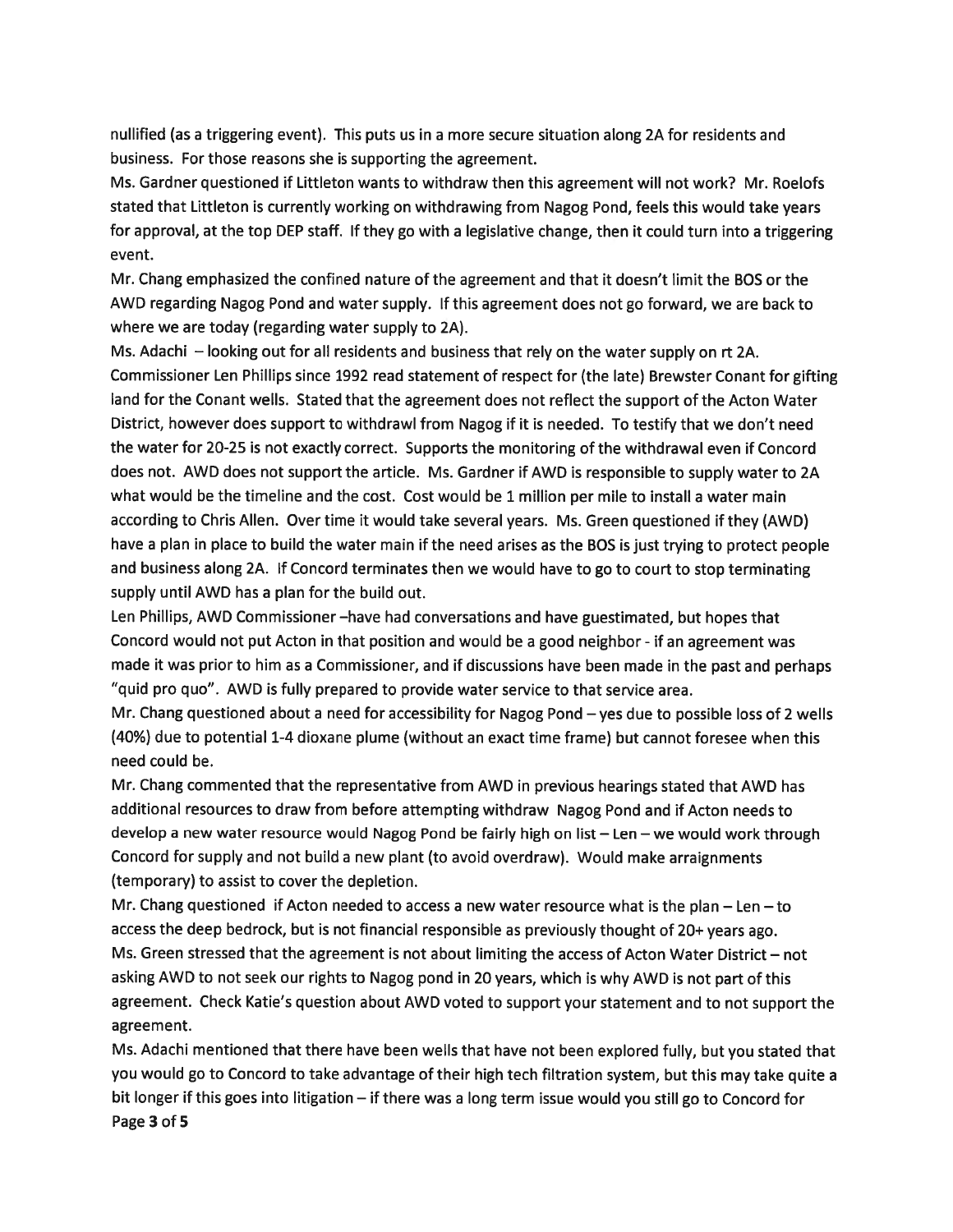either <sup>a</sup> short term and possible long term — Len — was not prepared to answer <sup>a</sup> question like that as he is not prepared to answer on behalf of the Commissioners, just to read <sup>a</sup> statement regarding the agreement.

Bob Sekular — missed his comments

Kim Kastens - page 7 Expansion on Service - "TBD" is below 61K (per JR) Would urge the BOS to think about what happens after 20 years - concerned about Concord ceasing providing water service due to the growth in Concord specifically the superfund site redevelopment. Concerned about the future after the 20 years.

Marvlynn Miller, West Acton — thinks tripling the amount of withdrawal is dangerous for the environment. Spoke about Littleton drilling <sup>a</sup> well to close to Nagog Pond and Concord suing the Town of Littleton

Basil Chigas, Nagog Hill Road – hearing about the planning going on in Concord and the lack of planning the Town of Acton is doing. #1 user of water is the prison. Concord is running <sup>a</sup> business and invested <sup>a</sup> lot of money — feels as though they will not want to share their water with Acton. Only bargaining ability is to have <sup>a</sup> determination what in fact Acton's legal right is to the Pond now. Ms. Green explained that the topic of discussion is about the agreemen<sup>t</sup> and not the SPSP.

Marty Patraetus, 1 Hazelnut Street — section 4B — does this forbear bypass the current conditions for permitting — Ms. Green stated that it is <sup>a</sup> separate permitting process (through the Planning Department)

Jim Engell, Breezy Point Road — <sup>g</sup>lad of preceding speakers and their comments. According to the agreemen<sup>t</sup> Concord has been supplying water for 109 years and have never contracted an agreemen<sup>t</sup> in previous years. They are essentially threatening to shut of water supply. If something has been in agreemen<sup>t</sup> for years now is requiring <sup>a</sup> bargaining chip. Page 5 item 2 section A read from the print from the agreement. Wanted an explanation of the term listed.

Barry Rosen - no one knows when the need is going to happen, but the AWD knows is will happen - it is just <sup>a</sup> matter of time. Has been at meetings when they have tried to talk to Concord (government) and the only time they have come to meetings is when they want something — possible misunderstanding or not. Feels that Acton Water District does make attempts to reach out to Concord that he has witnessed. Feels if we (Acton) have worked with the Town of Littleton we may not be in the position we are in today. Feels as though we are avoiding the inevitable and need to do something about the 2A service. Water Commissioners and staff don't know what the need is going to be for the future. MWRA is <sup>a</sup> possibility as Maynard and Stow are looking for alternative water supply and could connect in Marlborough.

Mr. Chang commented on the lack of strategic <sup>p</sup>lanning for presen<sup>t</sup> and future needs — thinks it's an issue and should consider it for the future, thanks Mr. Phillips taking this back to the Acton Water District and hopes to have better conversations and answers in the future about the future of water supply in Acton.

Ms. Green commented about the need to think about the future of water supply on 2A — AWD and the town need to think about it now. Concerned about the Town of Concord's unreliability. Supportive of the agreement.